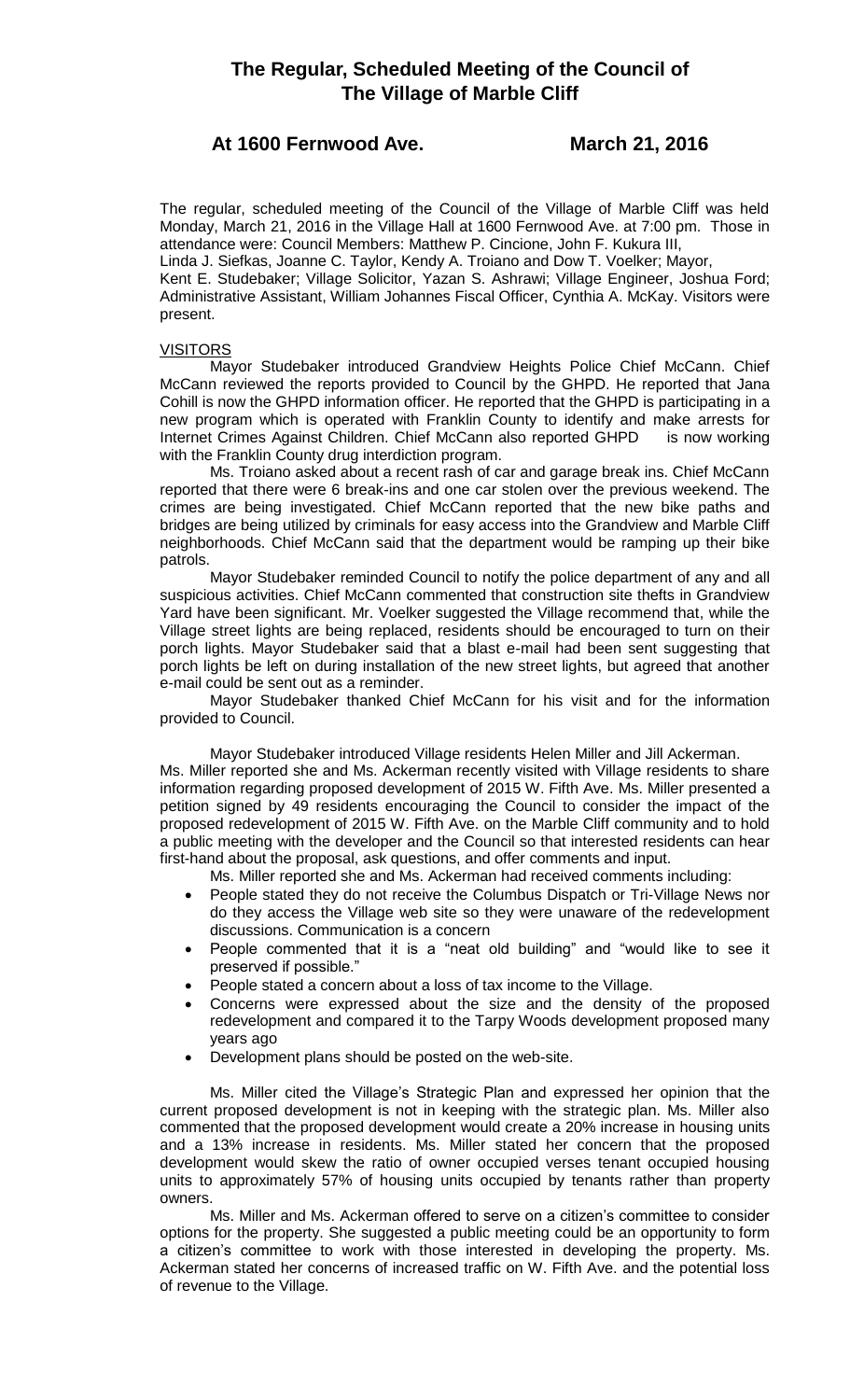Mayor Studebaker thanked Ms. Miller and Ms. Ackerman for their comments. He explained that the presentations to Council to date have been informational and, at the point, the Council has not received a formal request for rezoning or demolition from the property owner or the developer. Under Village rules and regulations, any formal request for a variance, rezoning or demolition will require notice to surrounding properties and public hearing prior to any action by Council. Council has informed the owner and developer that the next step is to make formal application if they are interested in moving forward with redevelopment of the property at 2015 W. Fifth Ave. Council will not take any action without formal application. Mayor Studebaker also stated that the property is privately owned and any action must be initiated by the property owner or his/her representative.

Mayor Studebaker commented that communication is always a concern and the Village routinely considers ways to improve communication. He also reported the Village will have a summer intern whose job will be to analyze the options and potential for the W. Fifth Ave. corridor. Mayor Studebaker confirmed that the issues raised by Ms. Miller and Ms. Ackerman have been raised previously and are being considered by Council and staff.

## CONSENT AGENDA

- 1) Receive Mayor's Court Report, February, 2016
- 2) Receive Police Report, February, 2016
- 3) Receive Fire Dept. Report, February, 2016
- 4) Receive Building permits issued in February, 2016
- 5) Approval Minutes of the regular, scheduled meeting of February 16, 2016
- 6) Approval Financial Statements for February, 2016
- 7) Receive Village Income Tax Report \$110,844.59

## **Ms. Troiano moved approval of the Consent Agenda. Mr. Voelker seconded. The Consent Agenda was approved unanimously.**

#### MAYOR'S REPORT

Mayor Studebaker reported he will not be able to attend the Chamber Gala on March 31 which is being held to celebrate the joining of the Grandview Heights and Upper Arlington Chambers of Commerce. Mayor Studebaker asked members of Council to consult their calendars and let the office know if one of them is able to attend. Mayor Studebaker stated staff will prepare a proclamation from the Mayor to be presented at the event.

Mayor Studebaker presented the appraisal of the Village's Cardigan Ave. lot prepared by Kohr Royer Griffith. The appraised value is \$175,000 which is \$15,000 more than the appraisal prepared by Kohr Royer Griffith in 2008. The appraisal was completed at the request of Council because Don Rife, president of Rife's Autobody, has expressed an interest in purchasing the property for business expansion.

Mr. Cincione asked Mr. Ashrawi to review the process for the sale or lease of municipally owned property. Mr. Ashrawi stated the process for sale or lease requires the Village to publicly advertise the request for bids for five consecutive weeks and then receive the bids at a public bid opening. The Village may accept the highest bid or reject all bids. The Village has the right to specify a minimum bid as part of the bidding process.

Mr. Ashrawi then explained that there is some precedent for municipalities selling property without the bidding process if there is a specific purpose for the property that the municipality believes will benefit the entire community, such as economic development. However, Mr. Ashrawi stated that the most recent opinions tend to heavily support the public bidding process.

Mr. Ashrawi explained that the legislative language states "highest" bid not "highest and best" for the sale of real property. Ms. Taylor asked if a municipality could try the bid approach and, if that process were not successful, move to the direct sale approach. Mr. Ashrawi stated there is nothing in legislation to limit the municipality from trying one approach and then the other.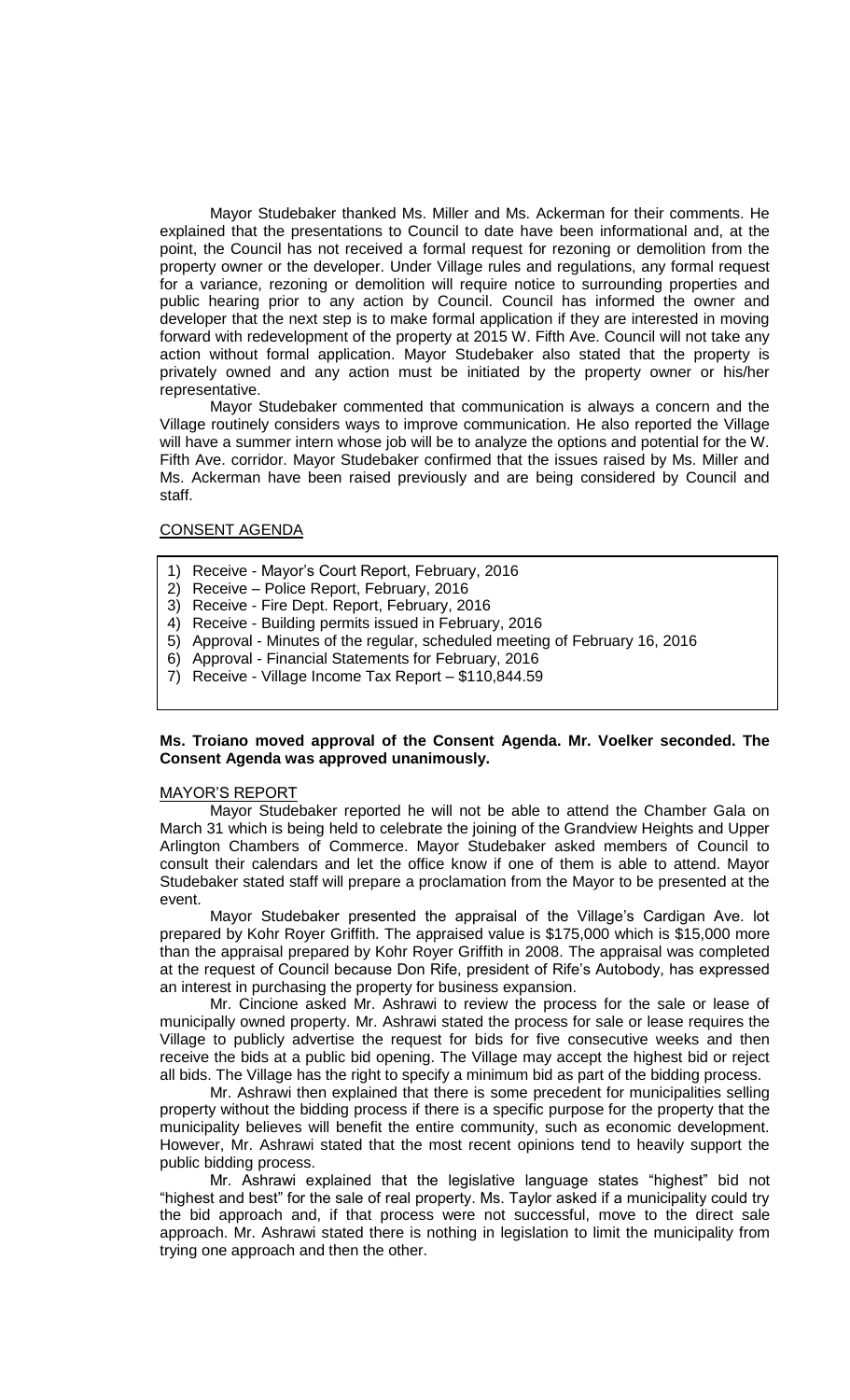Council and staff had a lengthy discussion of options and processes including issues of rezoning, allowed uses, governmental transparency and potential liability. Council and staff identified other parties who have expressed interest in the property over the past five years.

Mr. Ashrawi reported that the Ohio Revised Code language does allow a municipality to reject "any or all bids."

Council directed staff to contact those who have expressed interest in the property to inform them of the potential bidding process for sale of the property. Council asked the Fiscal Officer and Solicitor to prepare an ordinance for consideration by Council at the April Council meeting for the authorizing the sale of the property through the bidding process.

## ENGINEER'S REPORT

Mr. Ford reported that the Village has not heard whether funds have been awarded through the state capital budget for the W. Fifth Ave. Street Rehabilitation and Bike Path. He also reported that the deadline for a Clean Ohio Trails Funds which provides funds for multipurpose trails has been extended.

Mayor Studebaker introduced the first reading of R-2492-16, A Resolution authorizing the Fiscal Officer and Engineer to execute the Application for Financial Assistance through the Ohio Department of Natural Resources for Public Recreation Purposes through the Clean Ohio Trails Fund (COTF)

**Mr. Voelker moved the rules be suspended. Ms. Siefkas seconded. The motion passed unanimously. Mr. Voelker moved the adoption of R-2492-16. Ms. Troiano seconded. The motion passed unanimously.**

Mr. Ford explained that the street light project is ongoing. The digging, boring, and pouring of bases is complete. The wiring will be pulled and the poles installed in the coming weeks. If everything stays on schedule the new lights on Cambridge should be up and on in May.

Ms. Taylor reported a neighbor has asked about a location where a pole has been moved, but restoration has not been completed. Mr. Johannes reported that restoration is ongoing. Mr. Ford explained that a gas line on Cambridge Blvd. was hit and damaged. Columbia Gas failed to mark the lines as required. The line has been repaired.

Ms. McKay explained that during the televising of the sanitary and storm sewers prior to directional boring, it was determined that some sanitary and storm sewer lines needed to be cleaned. Precise Boring agreed to do the required cleaning and has requested that the cost be added to their contract through a change order.

Mayor Studebaker introduced the first reading of O-2490-16, An Ordinance accepting a change order submitted by Precise Boring of Ohio for the Marble Cliff Street Light Project – Phase 2.

## **Mr. Kukura moved the rules be suspended. Ms. Troiano seconded. The motion passed unanimously. Mr. Kukura moved the adoption of O-2490-16. Ms. Troiano seconded. The motion passed unanimously.**

Mr. Ford reported the multipurpose trail on the new, W. Fifth Ave. bridge over the Scioto River has been opened. The new signals are not operational because additional work on the traffic flow cameras is required. The painting of the intersection will be completed when the weather allows.

Mr. Ford left the meeting at this point.

## SOLICITOR'S REPORT

Mr. Ashrawi had no report.

#### ADMINISTRATIVE ASSISTANT'S REPORT

Mr. Johannes reported new gutters have been installed on Village Hall.

Mr. Johannes reported Grandview Parks and Recreation have installed new mulch in the play area in Falco Park.